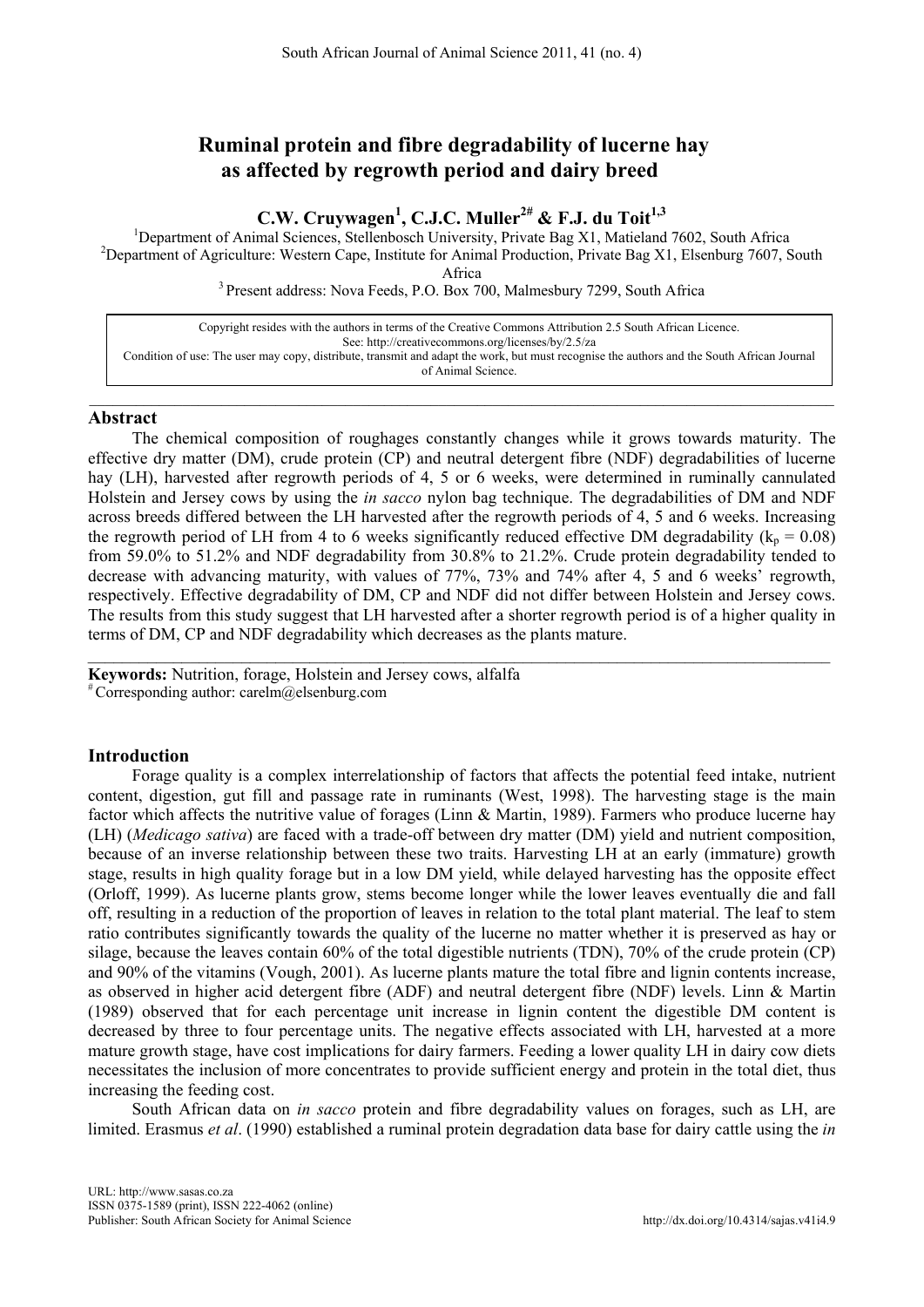*sacco* polyester bag technique, but values are reported for unspecified LH and dehydrated lucerne meal only. No values have been reported for LH harvested at different growth stages. The fact that the chemical composition of LH changes as the plants mature, necessitates the establishment of NDF and CP degradability values for LH harvested after the different regrowth periods. No information is available on the difference between dairy breeds in terms of the ruminal degradation of LH.

The objectives of this study were to estimate ruminal protein and NDF degradation values for LH harvested after regrowth periods of 4, 5 or 6 weeks and to compare the ruminal degradation of LH in Holstein and Jersey cows. The results are expected to expand the existing South African database on ruminal DM, CP and NDF degradation values of feeds.

#### **Materials and Methods**

The study was conducted at the Elsenburg Research Farm of the Western Cape Department of Agriculture. Elsenburg is situated approximately 50 km east of Cape Town at an altitude of 177 m, longitude of 18° 50' and latitude of 33° 51'. Lucerne hay (*cv*. SA Standard), established on an Oakleaf soil, two years before the start of the present trial, was produced on a 1.5 ha north-facing field. The field was divided into 24 experimental plots of equal size (15 x 15 m). The plots were randomly assigned to three treatments in which plant material was harvested after regrowth periods of 4, 5 or 6 weeks. Three harvesting cycles were fitted into the period between 20 November 2000 and 26 February 2001. The plots were irrigated once a week with a permanent irrigation system, set with sprinklers 15 x 15 m apart, and provided water equivalent to 25 mm of rain per irrigation session. Before the start of each sampling cycle, the plots were machine-cut at the early blooming stage, after which the LH was harvested following the respective regrowth periods (4, 5 or 6 weeks). On each harvest date, eight samples of LH were cut from each plot with a hand sickle. To ensure random sampling, a 0.25 m<sup>2</sup> wire square was thrown onto the plots and the plant material was cut at a height of 100 mm where the square landed. Only lucerne material was harvested, carefully avoiding the collection of weeds and grass material. A total of approximately 4 to 6 kg of wet material was sampled on each harvesting day. In each harvesting cycle, samples were pooled per regrowth period to obtain one representative substrate sample per treatment. The harvested material was dried for 72 h at 50 °C in a forceddraught oven after which it was hammer-milled. The material was milled further in a Wiley mill with a 2 mm screen in preparation for the digestibility trial. After the milling, all the collected material was pooled according to regrowth period. The purpose of the trial was not to evaluate LH over years or seasons, but to get one representative sample per regrowth period.

Four Holstein and four Jersey cows were used in the *in situ* study. The cows were non-lactating and fitted with rumen cannulae (Beruc, Johannesburg). The cows were individually housed in 4 x 4 m stalls in a closed barn with free access to fresh water. Wheat straw was used as bedding and was changed daily. For the duration of the trial the cows received a total mixed ration (TMR) *ad libitum* (Table 1) that contained 166 g/kg of CP, 10.7 MJ/kg of ME, 327 g/kg of NDF, 7.6 g/kg of Ca and 4.6 g/kg of P, all on a DM basis.

| Ingredients               | (kg) |
|---------------------------|------|
|                           |      |
| Oat hay                   | 200  |
| Lucerne hay               | 150  |
| Wheat meal (ground)       | 328  |
| Maize meal (ground)       | 50   |
| Oat grain (ground)        | 100  |
| Cotton seed oil cake meal | 150  |
| Limestone                 | 11   |
| Urea                      | 6    |
| Salt                      | 5    |
|                           |      |

**Table 1** Ingredient composition of the total mixed ration used during the trial (values on an air-dried basis)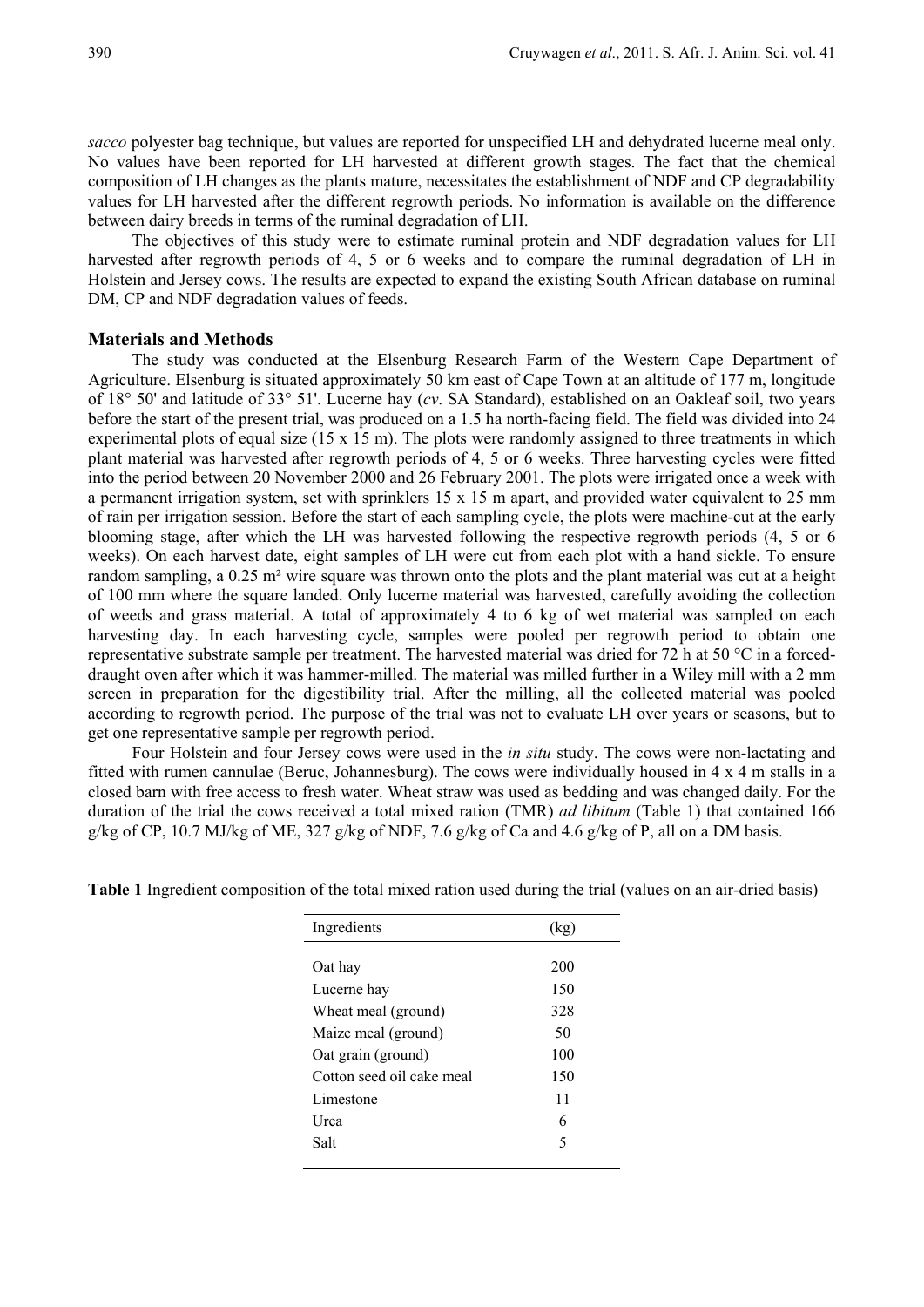Before the start of the *in sacco* trial, nylon bags (53 µm pore size, Bar Diamond, Inc., Parma, Idaho, USA) were dried in an oven at 100  $^{\circ}$ C and transferred to a desiccator. Five grams of substrate DM were then weighed into the bags which were closed with a nylon string and weighed again. The bags were tied to a stainless steel disc, 5 cm in diameter, 7 mm thick, weighing 102 g with 10 evenly-spaced holes drilled near the periphery of the disc, to ensure that the bags remained submerged in the rumen contents during incubation. The discs were tied to the lid of the cannula with a nylon string, 500 mm in length, allowing the bags to move freely with the ruminal contents. Nine bags, each representing the different incubation periods of 2, 4, 8, 16, 24, 48 and 72 hours were placed in the rumen of each cow (NRC, 2001). The bags were inserted in reverse order of removal, i.e. bags that were to be incubated for 72 hours were inserted in the rumen on the first day at 14:00. The rest of the bags were inserted on the following days according to the incubation schedule. All the bags were removed simultaneously at 14:00 on the fourth day. It was expected that, for incubation periods longer than 24 hours, not enough residue would remain for all the chemical analyses, thus duplicate bags were prepared for the 48 and 72 hours incubation times.

Upon removal from the rumen, the bags were placed in ice water to stop microbial activity, followed by rinsing under running tap water. All the bags were then washed in cold water for 10 minutes in a twin-tub washing machine using the gentle cycle (Erasmus & Prinsloo, 1988). The water was drained after five minutes of washing and the bags were then washed in fresh water for another five minutes. Bags containing feed samples not subjected to ruminal incubation (0 h), were washed in the same way. After washing, the bags were dried at 60 °C for 48 hours to determine the residual DM. The forage residues were removed from the bags and ground, using a Cyclotec mill with a 1 mm sieve (Nocek & Grant, 1987). The contents of duplicate bags (48 and 72 h) were pooled before being milled. Samples of the initial feeds and residues from the bags were analyzed for CP according to the methods of the AOAC (1984). The NDF content was determined with the ANKOM200 fibre analyzer (ANKOM Technology Corporation, Fairport, New York, USA). The DM, N and NDF disappearance values were fitted to the following non-linear model (Ørskov & McDonald, 1979):

$$
Y = a + b (1 - e^{-ct})
$$
, where

*Y* = amount degraded at time *t* and *a*, *b* and *c* = non-linear parameters estimated by an iterative least square procedure. Parameter *a* represents the soluble and readily degradable fraction, *b* the potentially degradable fraction and *c* the rate at which *b* is degraded.

By introducing the fractional outflow rate *k*, the effective degradabilities (P) were calculated from the following equation (Ørskov & McDonald, 1979):

$$
P = a + \frac{bc}{c + k}
$$

Flow rates (*k*) of 0.05 and 0.08 per hour were used as suggested by Erasmus *et al*. (1990). Rumen fluid samples were collected from the rumen 1 hour before feeding, as well as 2 and 5 hours after feeding. The pH of the rumen fluid was measured immediately after collection with a portable pH meter.

The non-linear parameters *a*, *b* and *c* were estimated by least-square iterations using the N-LIN procedure of SAS (1996). A one-way analysis of variance (Snedecor & Cochran, 1991) was performed on the data using Statgraphics (1985). Significance was declared at  $P \le 0.05$ , unless otherwise indicated. Multiple range tests were used to separate least-square means at  $P \le 0.05$ .

## **Results and Discussion**

The CP content of the LH used in the current trial (Table 2) was higher than the values indicated in the NRC (1989) tables for LH in the late vegetative, early blooming and mid-blooming growth stages. This may be related to the fact that, in the current study, LH samples were dried at 50 °C directly after harvesting. This probably prevented the loss of leaves, something that is normally observed in field drying. According to the NRC (1989), CP values for finely-ground LH meal and mid-maturity LH cubes were 192 and 195 g/kg, respectively, which correspond to the CP values of LH harvested after the five weeks regrowth period in the current study.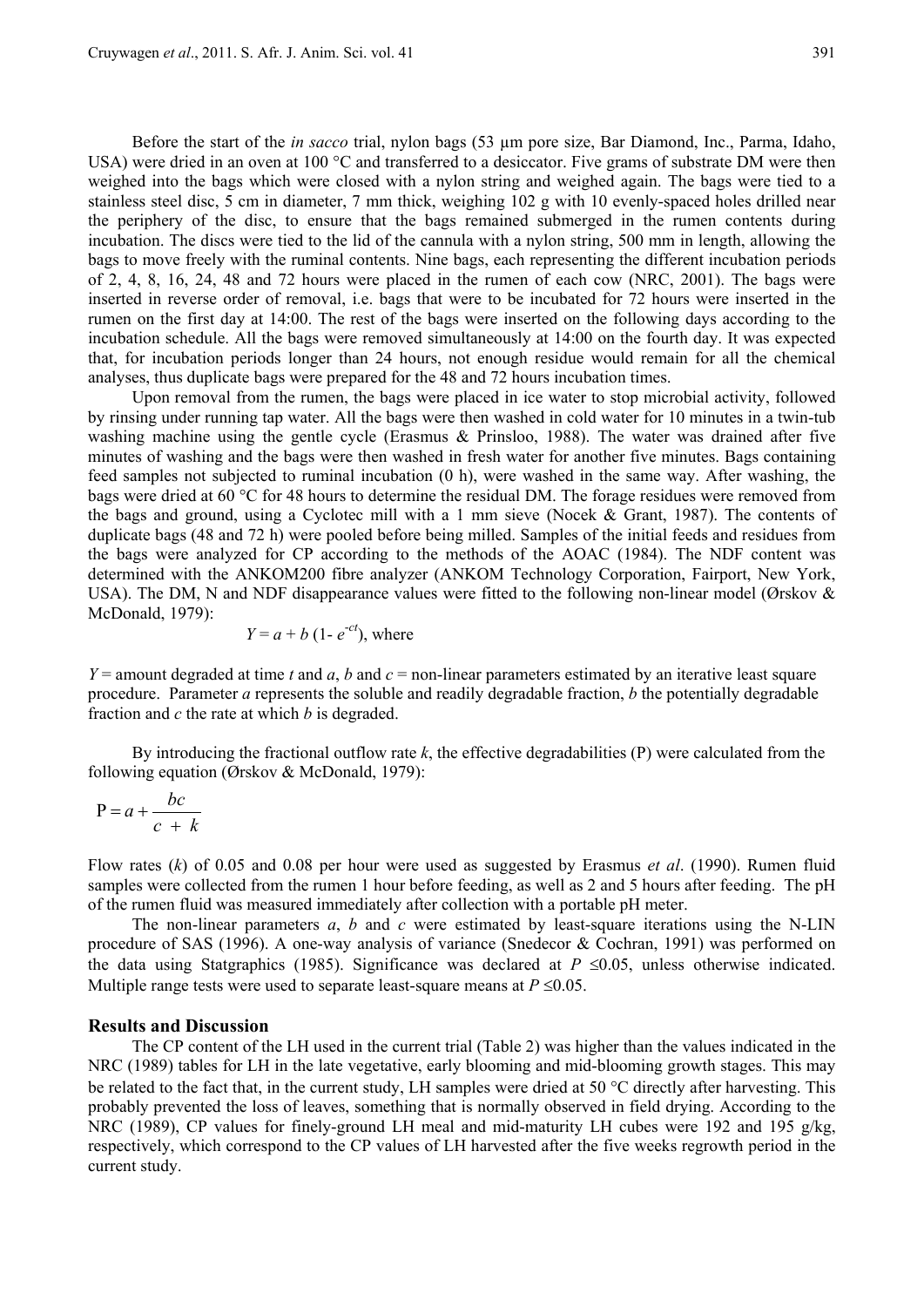The CP content of the LH harvested after the regrowth periods of 4, 5 and 6 weeks agree with values reported by Gray (2001) for LH described as late budding, early blooming and blooming stages, *viz.* 217, 192 and 176 g/kg, respectively. Balde *et al*. (1993) also reported a reduction in CP content (232 to 183 g/kg) and an increase in NDF content (397 to 477  $g/kg$ ) of LH maturing from early blooming to full bloom.

**Table 2** The crude protein and neutral detergent fibre content of lucerne hay harvested after regrowth periods of 4, 5 and 6 weeks (except for dry matter, values are on a dry matter basis)

| Item                                                                              | Regrowth period (weeks) |                   |                   |  |  |  |
|-----------------------------------------------------------------------------------|-------------------------|-------------------|-------------------|--|--|--|
|                                                                                   | 4                       |                   |                   |  |  |  |
| Dry matter $(g/kg)$<br>Crude protein $(g/kg)$<br>Neutral detergent fibre $(g/kg)$ | 920<br>221<br>397       | 900<br>193<br>460 | 910<br>180<br>440 |  |  |  |

The effect of cow breed on the non-linear parameters *a*, *b* and *c* for the estimated ruminal DM, CP and NDF disappearance values of LH, harvested at different growth stages is presented in Table 3. The *a*-values were similar for Holsteins and Jerseys as it is a function of the feed and not influenced by animal factors. The potential degradability values (*b*) for DM, CP and NDF did not differ between the two breeds for any of the regrowth periods. Similarly, the rate of DM, CP and NDF degradation (*c*) did not differ between Holstein and Jersey cows for any of the regrowth periods.

**Table 3** The effect of cow breed on the estimated rumen disappearance values of dry matter (DM), crude protein (CP) and neutral detergent fibre (NDF) of lucerne hay harvested after the regrowth periods of 4, 5 and 6 weeks. Values are shown as percentages

|                         |          |        |                  | Regrowth period (weeks) |        |                |          |        |                |  |  |
|-------------------------|----------|--------|------------------|-------------------------|--------|----------------|----------|--------|----------------|--|--|
| Nutrient                |          | 4      |                  |                         | 5      |                | 6        |        |                |  |  |
|                         | Holstein | Jersey | $\boldsymbol{P}$ | Holstein                | Jersey | $\overline{P}$ | Holstein | Jersey | $\overline{P}$ |  |  |
| Dry matter              |          |        |                  |                         |        |                |          |        |                |  |  |
| a                       | 28.87    | 28.87  | $\overline{a}$   | 26.06                   | 26.06  |                | 30.86    | 30.86  |                |  |  |
| b                       | 46.19    | 46.38  | 0.17             | 44.61                   | 44.54  | 0.97           | 37.31    | 38.16  | 0.55           |  |  |
| $\mathcal C$            | 0.17     | 0.17   | 0.96             | 0.12                    | 0.14   | 0.40           | 0.10     | 0.10   | 1.00           |  |  |
| Crude protein           |          |        |                  |                         |        |                |          |        |                |  |  |
| $\boldsymbol{a}$        | 37.20    | 37.20  | $\overline{a}$   | 37.32                   | 37.32  |                | 35.44    | 35.44  |                |  |  |
| b                       | 55.15    | 54.97  | 0.75             | 54.05                   | 54.38  | 0.57           | 53.71    | 53.67  | 0.97           |  |  |
| $\boldsymbol{c}$        | 0.23     | 0.21   | 0.71             | 0.14                    | 0.15   | 0.68           | 0.19     | 0.23   | 0.40           |  |  |
| Neutral detergent fibre |          |        |                  |                         |        |                |          |        |                |  |  |
| a                       | 7.30     | 7.30   |                  | 15.00                   | 15.00  |                | 13.96    | 13.96  |                |  |  |
| b                       | 45.47    | 44.61  | 0.80             | 42.39                   | 43.75  | 0.65           | 40.31    | 38.39  | 0.89           |  |  |
| $\mathcal{C}$           | 0.17     | 0.09   | 0.49             | 0.15                    | 0.12   | 0.44           | 0.03     | 0.03   | 1.00           |  |  |

 $\overline{a}$  - soluble fraction;  $\overline{b}$  - potentially degradable fraction;  $\overline{c}$  - rate at which  $\overline{b}$  is degraded.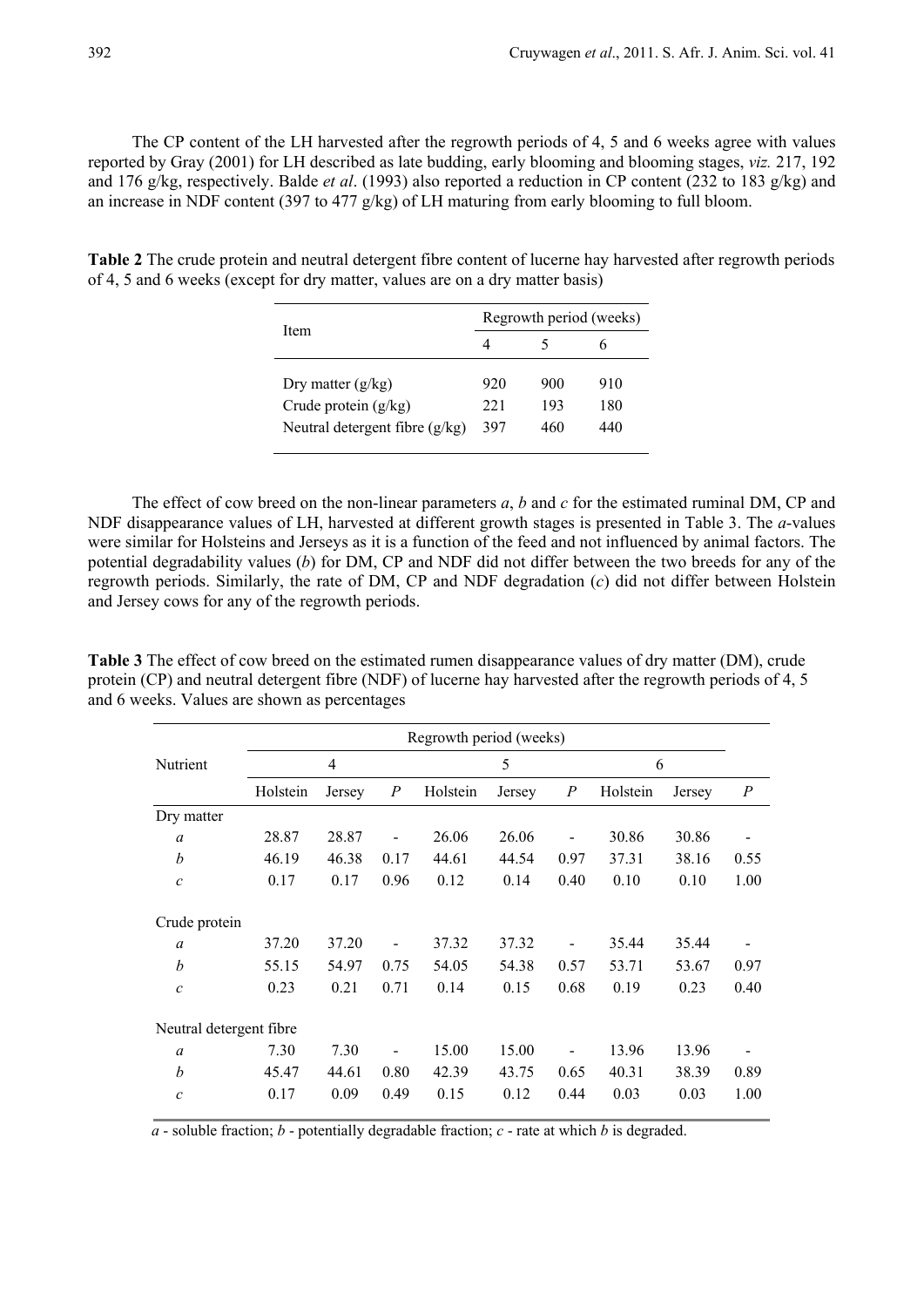The disappearance values for the different regrowth periods across breeds are presented in Table 4.

| <b>Table 4</b> The effect of regrowth period of lucerne hay on the soluble fraction $(a)$ , potentially degradable |
|--------------------------------------------------------------------------------------------------------------------|
| fraction (b) and rate of degradation (c) for dry matter (DM), crude protein (CP) and neutral detergent fibre       |
| (NDF) disappearance (%) from the rumen. Values with different superscripts differ significantly at $P \le 0.05$    |

|                         |                     | Regrowth period (weeks) |                   |            |                |  |
|-------------------------|---------------------|-------------------------|-------------------|------------|----------------|--|
| Component               | 5<br>$\overline{4}$ |                         | 6                 | <b>SEM</b> | $\overline{P}$ |  |
| Dry matter              |                     |                         |                   |            |                |  |
| $\mathfrak a$           | $28.87^a$           | $26.06^{b}$             | $30.86^{\circ}$   |            | < 0.01         |  |
| b                       | $46.28^{a}$         | $44.58^{a}$             | $37.74^{b}$       | 0.41       | < 0.01         |  |
| $\mathcal{C}$           | 0.17 <sup>a</sup>   | 0.13                    | $0.10^{b}$        | 0.01       | 0.01           |  |
| Crude protein           |                     |                         |                   |            |                |  |
| $\alpha$                | $37.20^a$           | $37.32^{b}$             | $35.44^{\circ}$   |            | < 0.01         |  |
| b                       | $55.06^a$           | $54.22^{ab}$            | $53.69^{b}$       | 0.17       | 0.02           |  |
| $\mathcal C$            | $0.22^a$            | $0.15^{b}$              | 0.21 <sup>a</sup> | 0.01       | 0.01           |  |
| Neutral detergent fibre |                     |                         |                   |            |                |  |
| a                       | $7.30^{\rm a}$      | 15.00 <sup>b</sup>      | $13.96^{\circ}$   |            | < 0.01         |  |
| h                       | 45.04               | 43.07                   | 39.36             | 2.24       | 0.58           |  |
| $\mathcal C$            | $0.13^{a}$          | $0.14^a$                | $0.03^b$          | 0.02       | 0.07           |  |

 *a* - soluble fraction; *b* - potentially degradable fraction; *c* - rate at which material is degraded.

If the chemical composition and degradation values change as plants mature, one would expect results of the 5 weeks' regrowth samples to be intermediate between the 4 and 6 weeks' regrowth values. This was, however, not always the case. One reason may be related to the fact that the respective harvesting sequences occurred during three separate cycles over the growing season and that the samples were pooled per regrowth period. Furthermore, one-week time intervals might be too short to accurately reflect chemical changes and degradation characteristics over time. For this reason, where the 5 weeks' regrowth results were not intermediate between the 4 and 6 weeks' results, only the 4 and 6 weeks' results will be discussed, as these would reflect the maturing effects more accurately. All the results are, however, indicated in the tables.

The soluble DM fractions (*a*-value) increased ( $P \le 0.01$ ), whereas the soluble CP fraction decreased  $(P \le 0.01)$  from 4 to 6 weeks' regrowth periods. While the decrease in the soluble CP fraction is probably related to the increase in the NDF-content of the hay, the increase in the apparent soluble NDF fraction may be an artifact of model fitting or possibly a sample aberration or it may be related to material washout losses from the Dacron bags. Savoie *et al*. (1999) determined zero-time disappearance values by washing the bags in cold water until the rinsing water was clear. These authors found a soluble DM fraction (30.7%) for chopped lucerne similar to the 6 weeks' regrowth value observed for LH in the current study. The soluble CP value reported by these authors (36.4%) is comparable with the *a*-values in the current experiment for all the LH treatments.

The potential DM and CP degradabilities (*b-*values) differed (*P* <0.05) between treatments and decreased as plants matured. A potential DM degradability value of approximately 48% was reported by Savoie *et al*. (1999) for chopped LH, which corresponds with the 4 weeks' regrowth value obtained in the current study. The same authors reported a CP degradability value of 57.8%, which is somewhat higher than the values in the current study.

The potential NDF degradability did not differ between treatments. Savoie *et al*. (1999) reported a *b*-value of 51.8% for LH (420 g/kg NDF) that was wilted for four hours. The rumen pH in the current study was generally low and varied between 5.6 to 5.8 for Holsteins and 5.6 to 5.7 for Jerseys from one hour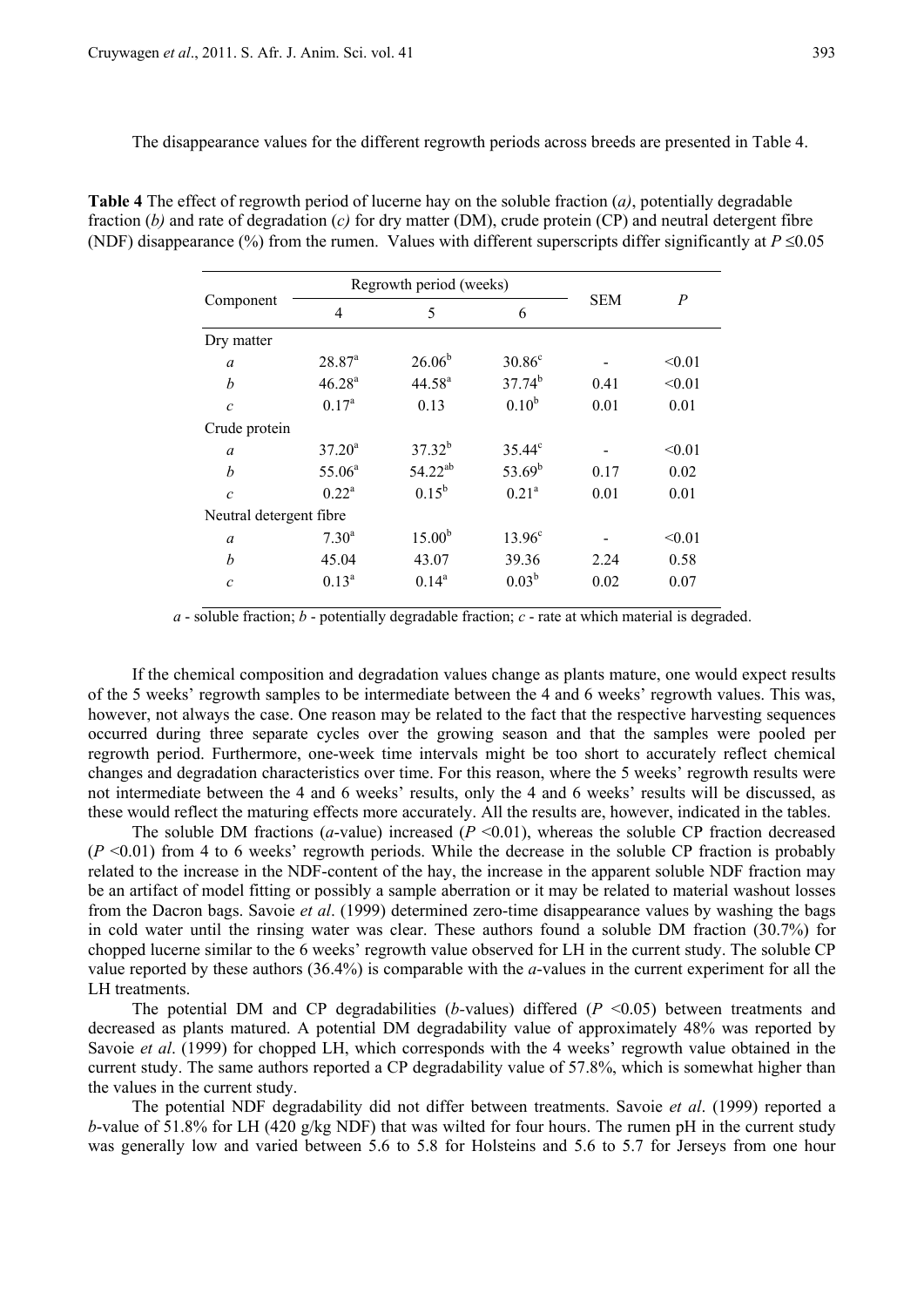

Figure 1 (a) Average ruminal dry matter (DM) disappearance, in Holstein and Jersey cows, of lucerne hay harvested after regrowth periods of 4, 5 and 6 weeks.



**Figure 1 (b)** Average ruminal crude protein (CP) disappearance, in Holstein and Jersey cows, of lucerne hay harvested after regrowth periods of 4, 5 and 6 weeks.



**Figure 1 (c)** Average ruminal neutral detergent fibre (NDF) disappearance, in Holstein and Jersey cows, of lucerne hay harvested after regrowth periods of 4, 5 and 6 weeks.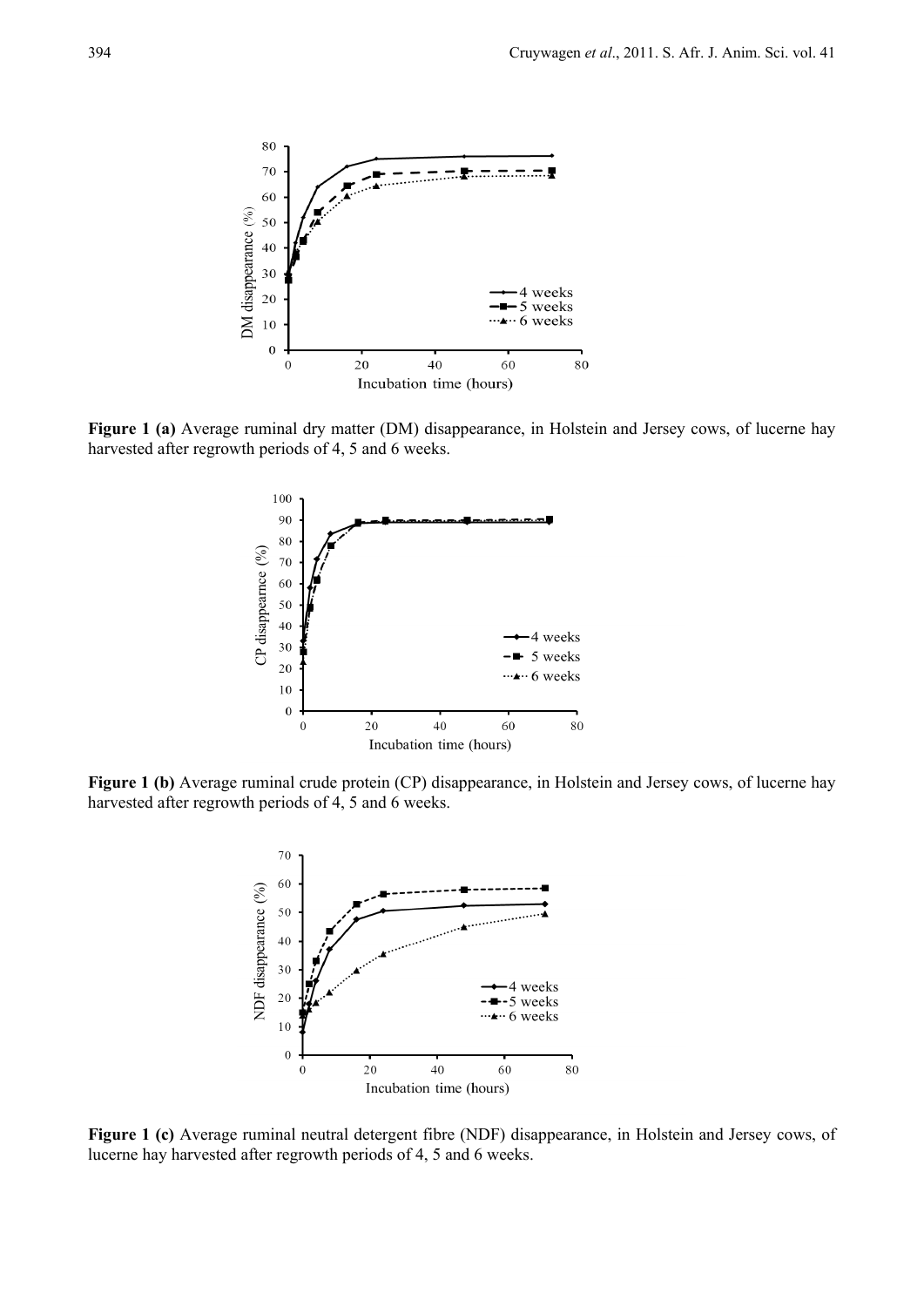before feeding to five hours after feeding. This could have resulted in the lower *b*-values compared to those reported by Savoie *et al.* (1999). It should also be kept in mind that, although the cows were non-lactating, they received a diet typical for lactating cows to simulate rumen conditions.

The rate of degradation (*c*-values) for DM, CP and NDF differed between the LH harvested after the regrowth periods of 4, 5 and 6 weeks (Table 4 and Figures 1a, 1b and 1c). The rate of DM degradation was highest for LH harvested after the 4 weeks' regrowth period and the lowest for LH harvested after the 6 weeks' regrowth period. Lucerne hay harvested after the 5 weeks regrowth period showed the lowest rate of protein degradation, while LH harvested after the 6 weeks regrowth period had the lowest NDF degradation rate. In Figure 1, the low rate of NDF degradation of LH harvested after the 6-week regrowth period is evident. A faster rate of protein degradation  $(c = 0.32)$  was reported by Savoie *et al.* (1999) which could probably be explained by the fact that the LH was crushed during harvesting in their experiment.

The effective degradability values of DM, CP, and NDF did not differ between Holstein and Jersey cows for the LH harvested after the regrowth periods of 4, 5 and 6 weeks (Table 5).

|               |                         |        |                  |          | Regrowth period (weeks) |                |          |        |                  |  |
|---------------|-------------------------|--------|------------------|----------|-------------------------|----------------|----------|--------|------------------|--|
| Component     | 4                       |        |                  |          | 5                       |                |          | 6      |                  |  |
|               | Holstein                | Jersey | $\boldsymbol{P}$ | Holstein | Jersey                  | $\overline{P}$ | Holstein | Jersey | $\boldsymbol{P}$ |  |
| Dry matter    |                         |        |                  |          |                         |                |          |        |                  |  |
| 0.05/h        | 63.12                   | 64.59  | 0.46             | 57.12    | 58.61                   | 0.18           | 55.01    | 55.71  | 0.59             |  |
| 0.08/h        | 58.74                   | 60.29  | 0.54             | 52.38    | 54.09                   | 0.16           | 50.88    | 51.47  | 0.70             |  |
| Crude protein |                         |        |                  |          |                         |                |          |        |                  |  |
| 0.05/h        | 81.72                   | 81.28  | 0.85             | 77.18    | 78.23                   | 0.45           | 77.63    | 79.43  | 0.26             |  |
| 0.08/h        | 77.22                   | 76.62  | 0.84             | 71.79    | 72.95                   | 0.47           | 72.89    | 75.15  | 0.31             |  |
|               | Neutral detergent fibre |        |                  |          |                         |                |          |        |                  |  |
| 0.05/h        | 35.82                   | 35.12  | 0.84             | 45.49    | 45.89                   | 0.86           | 23.18    | 24.75  | 0.25             |  |
| 0.08/h        | 32.03                   | 30.04  | 0.62             | 41.26    | 41.29                   | 0.99           | 20.61    | 21.77  | 0.39             |  |
|               |                         |        |                  |          |                         |                |          |        |                  |  |

**Table 5** The effective degradability (%) for dry matter (DM), crude protein (CP) and neutral detergent fibre (NDF) at fractional outflow rates of 0.05 and 0.08/h for Holstein and Jersey cows

The data from Holstein and Jersey cows was pooled to obtain effective degradability values (Table 6). The effective DM, CP, and NDF degradabilities differed between LH harvested at different stages of maturity at both outflow rates of 0.05 and 0.08/h. The highest effective DM degradability was found for LH harvested after a 4-week regrowth period (63.9%) and degradability decreased as the LH matured (57.9% and 55.4%), respectively, for LH harvested after regrowth periods of 5 and 6 weeks. Balde *et al*. (1993) found similar DM degradability values if their data is recalculated for a passage rate of 0.05/h. Their DM degradability values were calculated to be 66.3%, 60.9% and 58.4%, respectively, for LH cut in early, mid and full bloom.

Protein degradability decreased as the regrowth period of LH increased from 4 to 5 weeks, after which it remained constant. A decrease in CP degradability associated with the maturing of LH was also observed by Hoffman *et al*. (1993). They found that LH harvested in a late vegetative and late budding stage had rumen degradable CP values of 84% and 77%, respectively. A similar decrease in CP degradability was found by Balde *et al*. (1993). Their CP degradability values were calculated at a flow rate of 0.03/h, giving values of 85%, 84% and 80% for LH cut at early budding, early blooming and full bloom, respectively. Recalculating their values, assuming a flow rate of 0.05/h, values of 81.7%, 76.6% and 77.2% were obtained, which agree with the values in the current study for LH harvested after the regrowth periods of 4, 5 and 6 weeks. Protein degradability values of 78.8% and 75.0% were found by Erasmus *et al*. (1990), at outflow rates of 0.05/h and 0.08/h, respectively. Chiou *et al*. (1995) reported protein degradability values of 78.0%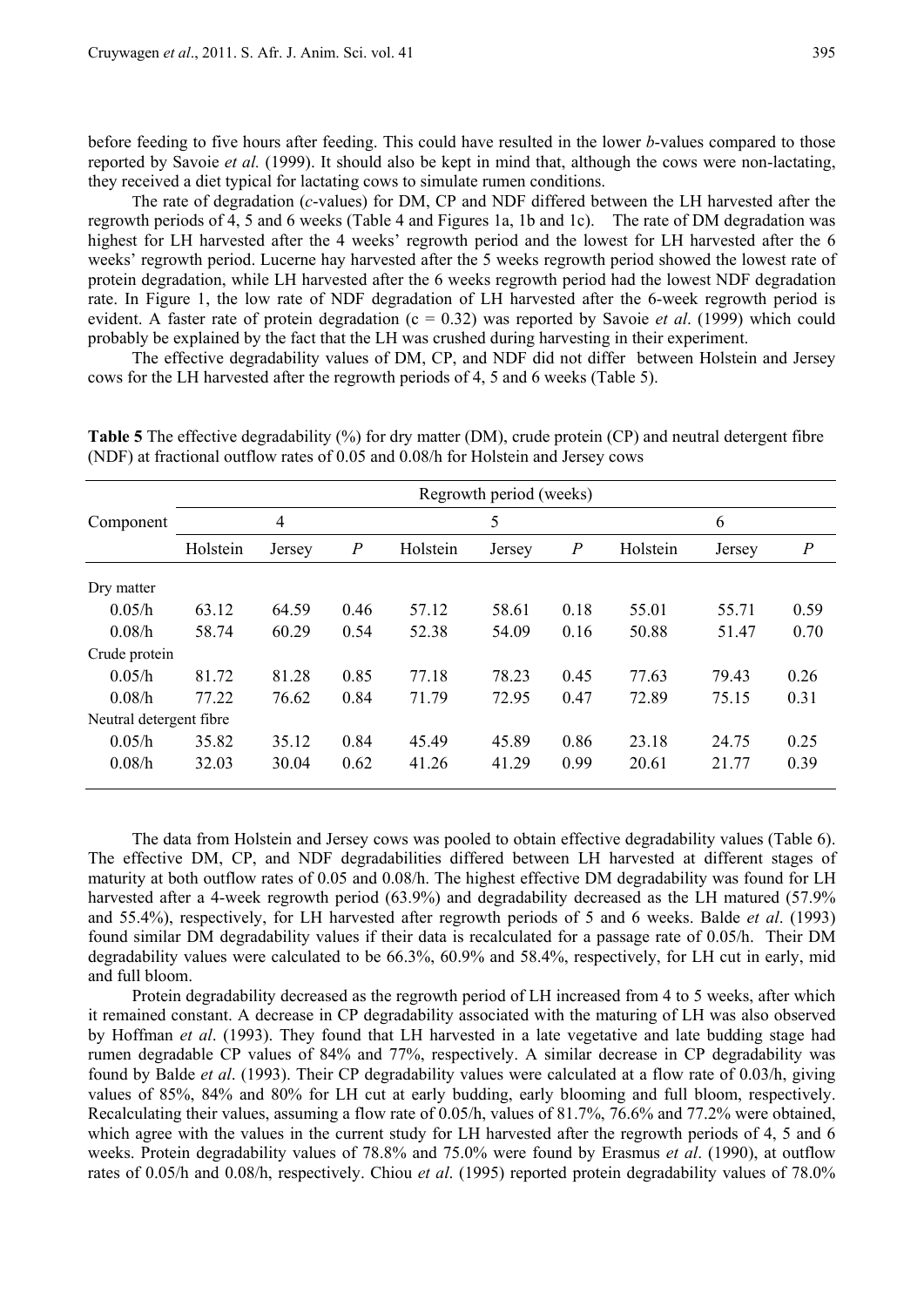and 72.0% at outflow rates of 0.05 and 0.08/h for LH. These values are comparable with the values found in the current study.

|  |  | <b>Table 6</b> The effective degradability percentage (P-values) for dry matter, crude protein and neutral      |  |  |  |  |  |
|--|--|-----------------------------------------------------------------------------------------------------------------|--|--|--|--|--|
|  |  | detergent fibre at fractional outflow rates of 0.05 and 0.08/h for lucerne hay harvested after regrowth periods |  |  |  |  |  |
|  |  | of 4, 5 and 6 weeks. Values with different superscripts differ significantly ( $P \le 0.05$ ).                  |  |  |  |  |  |

|                         | Regrowth period (weeks) | <b>SEM</b>         | P                  |     |        |
|-------------------------|-------------------------|--------------------|--------------------|-----|--------|
| Component               | $\overline{4}$          | 5                  |                    |     |        |
| Dry matter              |                         |                    |                    |     |        |
| 0.05/h                  | $63.9^{\rm a}$          | $57.9^{b}$         | $55.4^{\circ}$     | 0.4 | < 0.01 |
| 0.08/h                  | $59.0^{\circ}$          | $53.2^{b}$         | $51.2^{b}$         | 0.5 | < 1.01 |
| Crude protein           |                         |                    |                    |     |        |
| 0.05/h                  | $81.5^{\circ}$          | $77.7^{b}$         | $78.5^{ab}$        | 0.5 | 0.01   |
| 0.08/h                  | 76.9 <sup>a</sup>       | 73.00 <sup>b</sup> | 74.0 <sup>ab</sup> | 0.7 | 0.06   |
| Neutral detergent fibre |                         |                    |                    |     |        |
| 0.05/h                  | $35.5^{\circ}$          | $45.7^{b}$         | $23.7^{\circ}$     | 0.6 | < 0.01 |
| 0.08/h                  | 30.7 <sup>a</sup>       | $41.3^{b}$         | $21.2^{\circ}$     | 0.7 | < 0.01 |

The lucerne hay harvested after the 5-week regrowth period had the highest NDF degradability. This was unexpected and is not readily explicable. The NDF content of the lucerne was also higher for the 5-week regrowth period than for any of the other two regrowth periods. This might be ascribed to the differences in the stem to leaf ratio as the plant matures. It is speculated that the decrease in NDF degradability, observed for the six weeks regrowth stage, was due to lignification. Hoffman *et al*. (1993) also found a decrease in rumen degradable NDF content of LH harvested at a late vegetative, late budding and mid-blooming stage. The rumen degradable NDF values for LH harvested at these growth stages were 47.9%, 32.0% and 28.6%, respectively. Smith *et al*. (1972) stated that the effects on forage digestibility are associated with the increase in forage NDF content and an increase in the lignification of the NDF. It would, therefore, not be improbable to believe that the total nutrient utilization would be negatively affected by a decrease in rumen NDF digestibility. These results indicated that LH harvested at an earlier growth stage would be of better quality in terms of effective DM, CP and NDF degradability and that the degradability tends to decrease as the LH matures.

#### **Conclusion**

The chemical composition of the LH changed with the increasing regrowth periods of four to six weeks. The CP content decreased and the NDF content increased as the regrowth period increased, suggesting a decrease in nutritive value. This was confirmed by results from the *in situ* rumen digestibility trial that showed that a longer regrowth period of LH decreased the effective DM, CP and NDF degradability values. The reduction in rumen degradability associated with the maturation of the LH could have a negative effect on the performance of dairy cows as microbial CP production may be reduced because of the reduction in the fermentability of the forage. The results from this study indicate that the DM, CP and NDF degradability of LH was higher after a regrowth period of 4 weeks compared to a 6-week regrowth period. The effective degradability (%) for DM, CP and NDF, at fractional outflow rates of 0.05 and 0.08/h, did not differ between Holstein and Jersey cows.